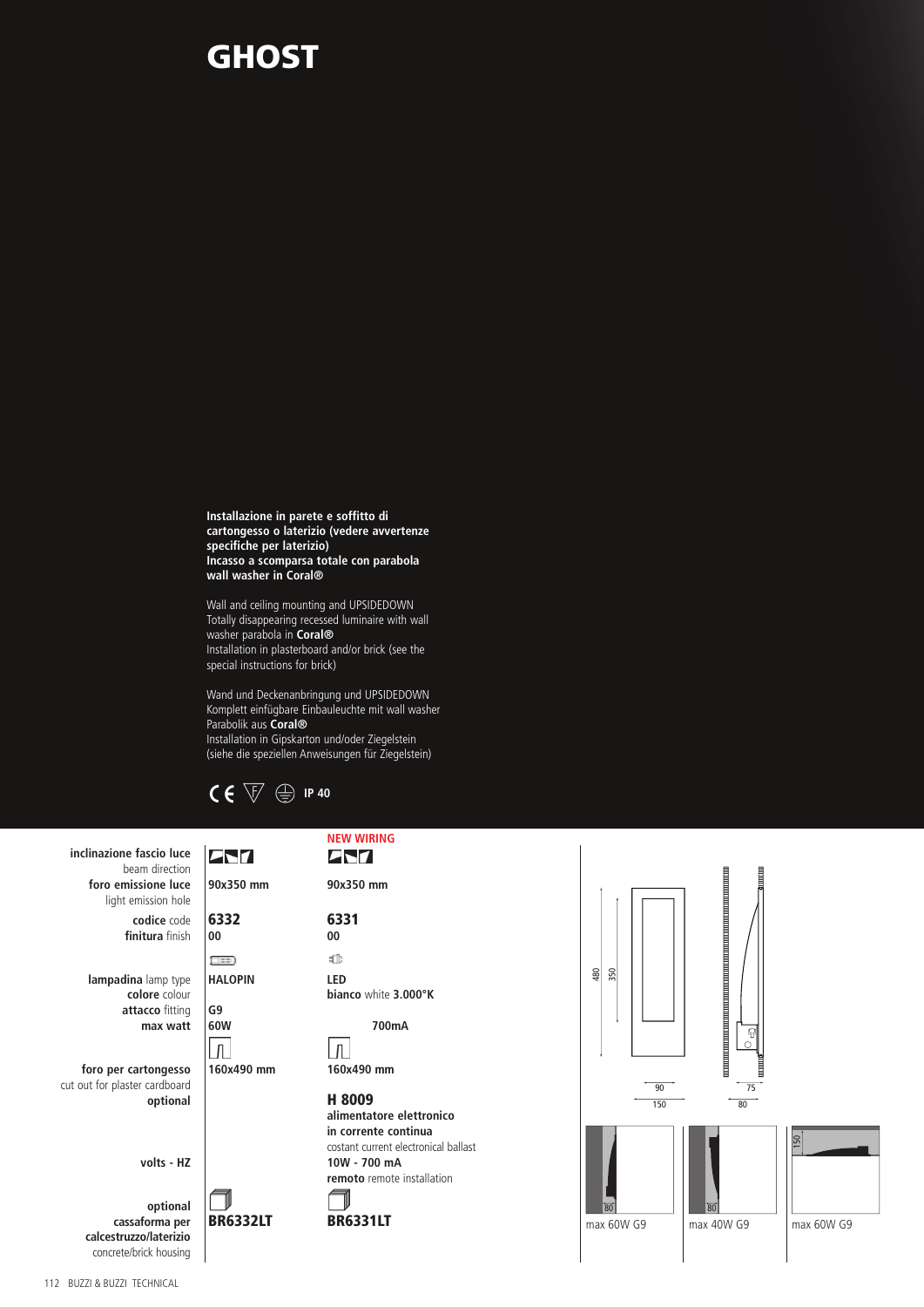







BUZZI & BUZZI TECHNICAL 113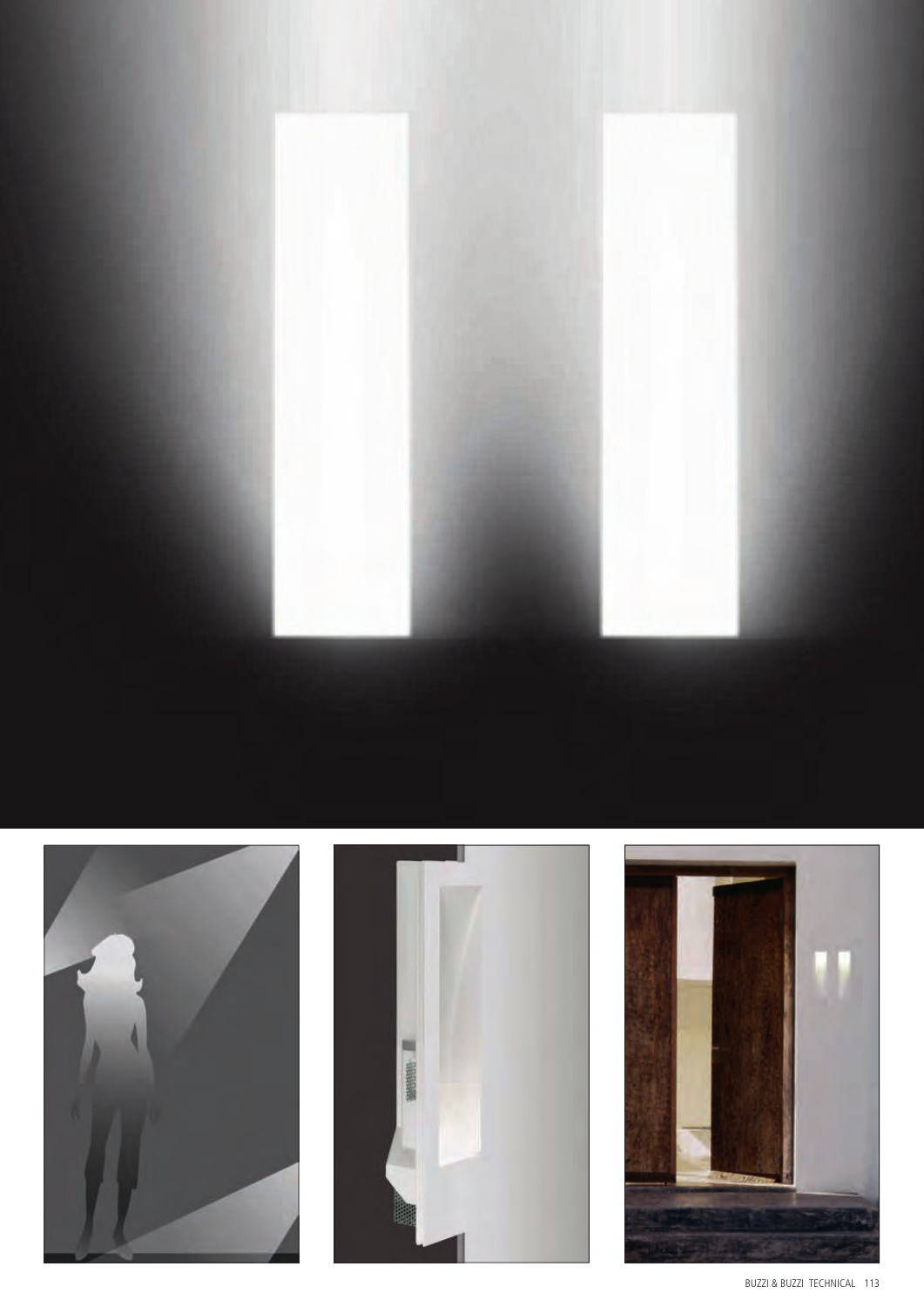